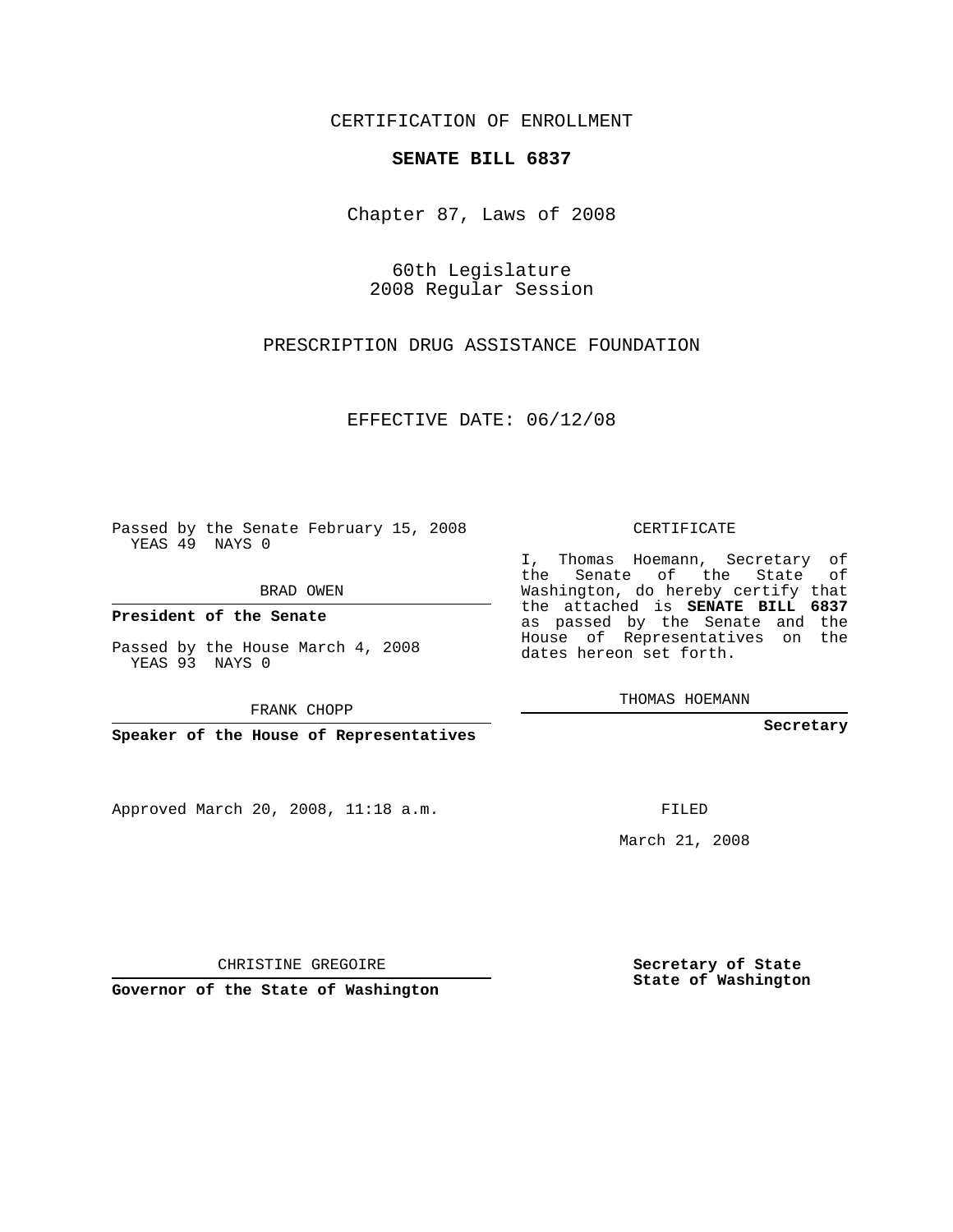## **SENATE BILL 6837** \_\_\_\_\_\_\_\_\_\_\_\_\_\_\_\_\_\_\_\_\_\_\_\_\_\_\_\_\_\_\_\_\_\_\_\_\_\_\_\_\_\_\_\_\_

\_\_\_\_\_\_\_\_\_\_\_\_\_\_\_\_\_\_\_\_\_\_\_\_\_\_\_\_\_\_\_\_\_\_\_\_\_\_\_\_\_\_\_\_\_

Passed Legislature - 2008 Regular Session

**State of Washington 60th Legislature 2008 Regular Session**

**By** Senators Brown, Swecker, Marr, and McAuliffe

Read first time 01/25/08. Referred to Committee on Health & Long-Term Care.

1 AN ACT Relating to the prescription drug assistance foundation; and amending RCW 41.05.550.

BE IT ENACTED BY THE LEGISLATURE OF THE STATE OF WASHINGTON:

 **Sec. 1.** RCW 41.05.550 and 2005 c 267 s 1 are each amended to read as follows:

 (1) The definitions in this subsection apply throughout this section unless the context clearly requires otherwise.

 (a) "Federal poverty level" means the official poverty level based on family size established and adjusted under section 673(2) of the omnibus budget reconciliation act of 1981 (P.L. 97-35; 42 U.S.C. Sec. 9902(2), as amended).

 (b) "Foundation" means the prescription drug assistance foundation established in this section, a nonprofit corporation organized under the laws of this state to provide assistance in accessing prescription drugs to qualified uninsured individuals.

 (c) "Health insurance coverage including prescription drugs" means prescription drug coverage under a private insurance plan, the medicaid program, the state children's health insurance program ("SCHIP"), the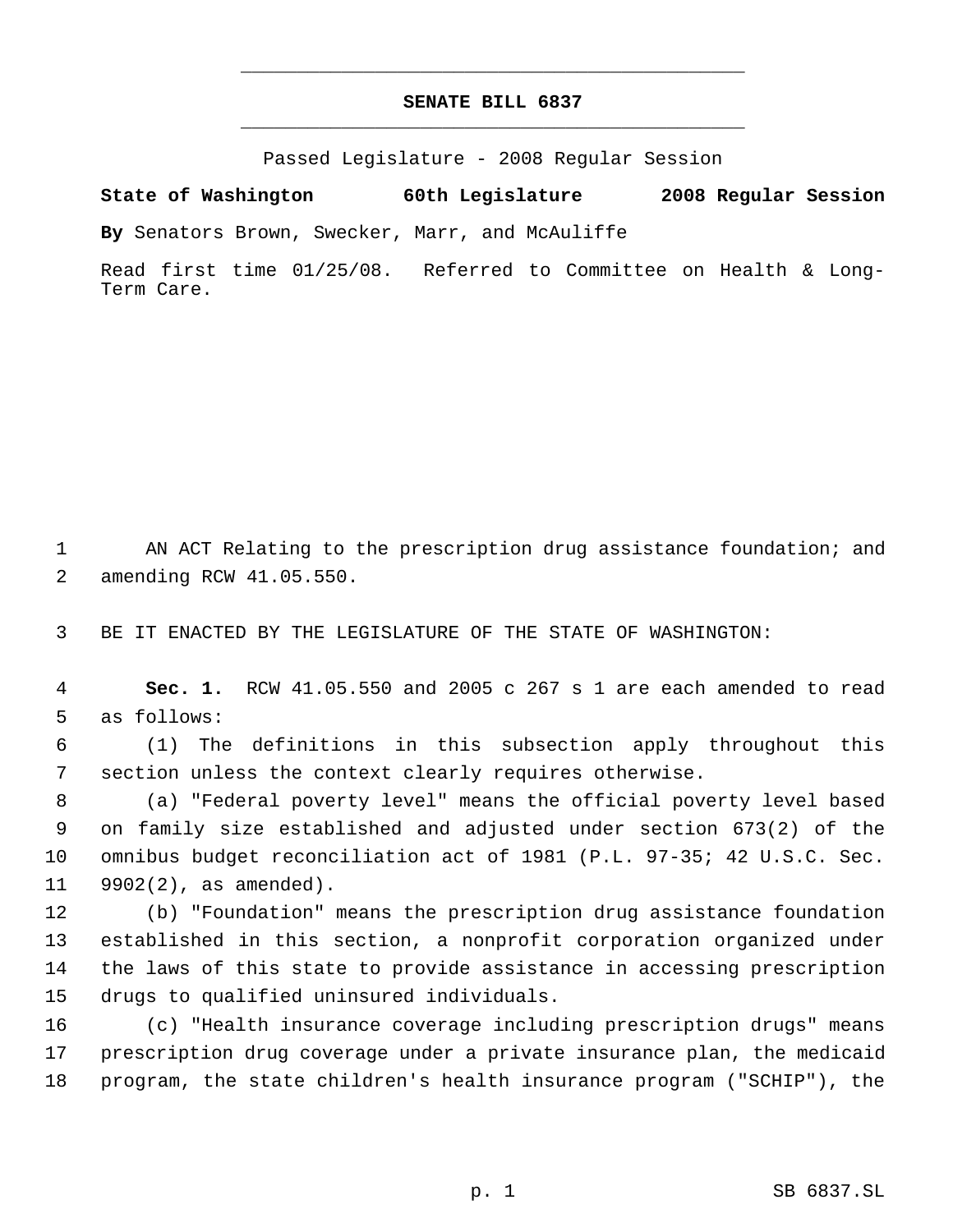medicare program, the basic health plan, or any employer-sponsored health plan that includes a prescription drug benefit.

 (d) "Qualified uninsured individual" means an uninsured person who is a resident of this state and has an income below three hundred percent of the federal poverty level.

 (e) "Uninsured" means an individual who lacks health insurance coverage including prescription drugs.

 (2)(a) The administrator shall establish the foundation as a nonprofit corporation, organized under the laws of this state. The foundation shall assist qualified uninsured individuals in obtaining prescription drugs at little or no cost.

(b) The foundation shall be administered in a manner that:

 (i) Begins providing assistance to qualified uninsured individuals by January 1, 2006;

 (ii) Defines the population that may receive assistance in accordance with this section; and

 (iii) Complies with the eligibility requirements necessary to obtain and maintain tax-exempt status under federal law.

19 (c) The board of directors of the foundation consists of up to 20 eleven with a minimum of five members appointed by the governor to staggered terms of three years. The governor shall select as members of the board individuals who (i) will represent the interests of persons who lack prescription drug coverage; and (ii) have demonstrated expertise in business management and in the administration of a not-for-profit organization.

 (d) The foundation shall apply for and comply with all federal requirements necessary to obtain and maintain tax-exempt status with respect to the federal tax obligations of the foundation's donors.

 (e) The foundation is authorized, subject to the direction and ratification of the board, to receive, solicit, contract for, collect, and hold in trust for the purposes of this section, donations, gifts, grants, and bequests in the form of money paid or promised, services, materials, equipment, or other things tangible or intangible that may be useful for helping the foundation to achieve its purpose. The foundation may use all sources of public and private financing to support foundation activities. No general fund-state funds shall be used for the ongoing operation of the foundation.